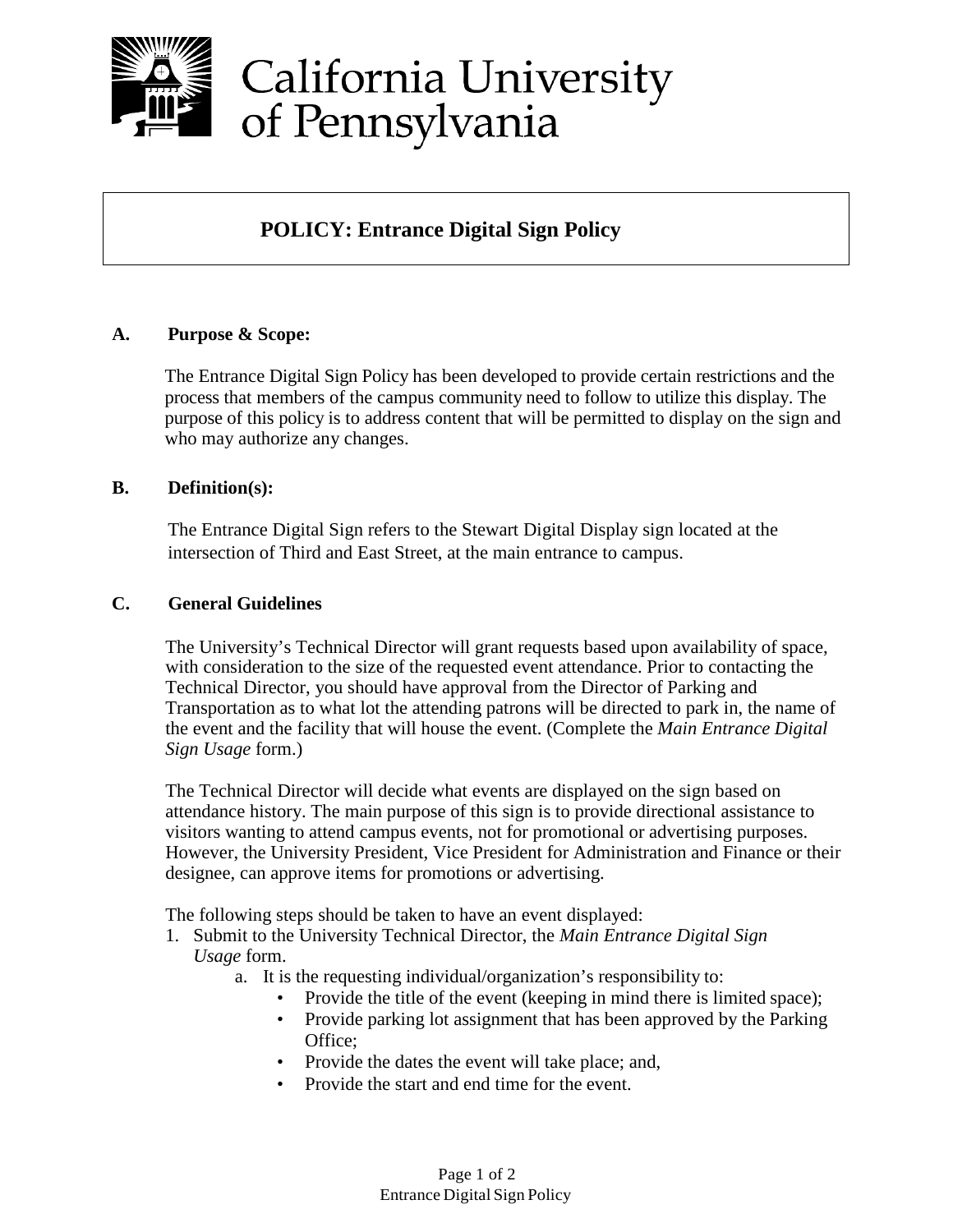#### **D. Operating Parameters**

- 1. Sign content will be displayed daily from 6 a.m. until 10 p.m. (The sign will still be powered on but will appear to be off.)
	- a. Directive to completely power off will only occur if instructed by the Vice President for Administration and Finance, the University Police Chief, Facilities, or power company.
- 2. Main Priority is Event Parking
	- a. External clientele and attendee events only. (*i.e.,* not for student events that are only open to Cal U students).
	- b. 5-8 events to be displayed, at most.
	- c. Parking graphic to stay stagnate on screen.
	- d. Cross communication between Gloria Stone, Event Manager Staff, and Parking and Transportation Office to confirm parking info for events on campus.
- 3. Move-In Weekend
	- a. Graphic to display directions for unloading areas.
	- b. Graphic to stay stagnate on screen.
- 4. First Week of Classes
	- a. Graphic to have parking with arrow to Loop Road and will state: Pay by Hour Parking, Lots 11 & 17.
- 5. Non-Event Days
	- a. "Welcome to Cal U" graphic to be displayed.
	- b. Advertising for large events open to public: only to include name of event(s) and dates (*i.e.,* Homecoming, Family Day, Open House).
	- c. Well wishes dependent on time of year (*i.e.,* Congrats Graduates, Happy Holidays, Thank You Veterans, etc.).
	- d. Requests to come from President & VP Offices for other content.

#### **E. Effective date: September 4, 2018**

**Adopted: September 4, 2018 by: Cabinet Amended Date:**